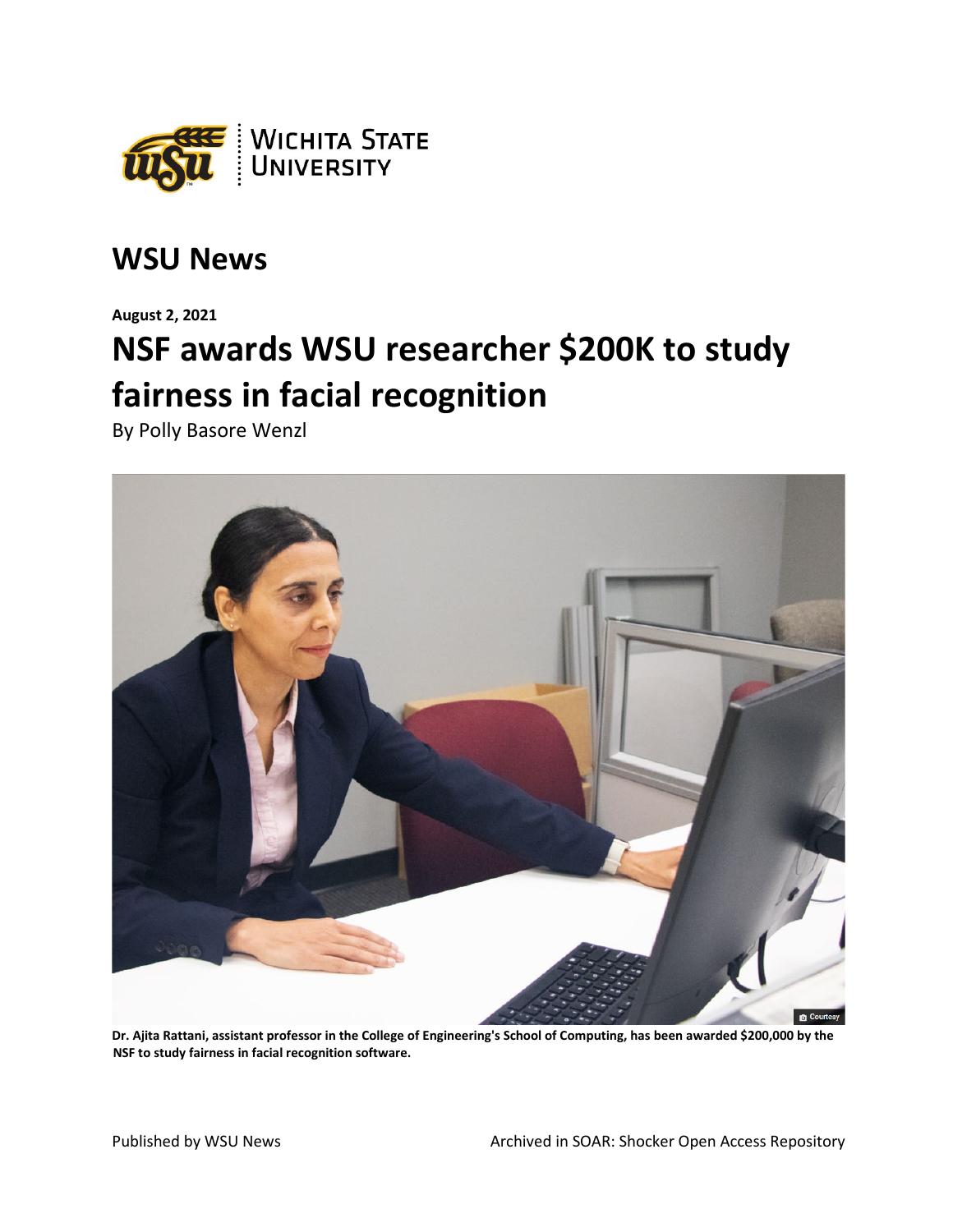- While facial recognition software has fairly high accuracy in correctly identifying males with light skin, it often misidentifies women and people with darker skin tones, which raises civil liberty concerns.
- The NSF has awarded Wichita State's Dr. Ajita Rattani \$200,000 to study and improve the technology.
- Rattani's research focuses on ocular biometrics as a more accurate and fair way to identify people.

The National Science Foundation has awarded a \$200,000 grant to Dr. Ajita Rattani, an assistant professor in the College of Engineering's School of Computing, that seeks to improve facial recognition technology, addressing civil liberties concerns that some demographic groups are more likely to be misidentified.

Facial recognition technology — known as biometrics — has become common tool used to authenticate a person's identity and is used by smartphones and laptops to unlock devices and by law enforcement to identify suspected criminals or undocumented immigrants.

But because facial recognition is an imperfect science, its use poses risks to those who may be improperly identified. Studies show that because most computer algorithms were developed using databases of facial images collected from white males, it can be imprecise in identifying people of color and females. This creates possible threats to civil liberties for people who may be wrongly identified.

In February, 50 civil and immigrant rights groups – including the ACLU and Amnesty International – sent a letter to President Joe Biden asking for a moratorium on all federal government use of facial recognition technology and other forms of biometric technology until Congress implements safeguards to prevent harm to people who might be misidentified. Such legislation is pending.

The groups cited a 2018 research study by the MIT Media Lab, "Gender Shades: Intersectional Accuracy Disparities in Commercial Gender Classification," which found three leading facial recognition programs had less than 1% error rate for lighter-skinned males but a 34.7% error rate for darker-skinned females.

A moratorium is opposed by the Security Industry Association, which represents companies that sell facial recognition technology. The trade association argues that a blanket ban would threaten legitimate benefits of facial recognition technology, including reuniting human trafficking victims with their families, aiding counter-terrorism efforts, and exonerating innocent individuals accused of crimes.

Rattani proposes to study the efficacy of biometrics that focus only on the eyes, rather than the entire face, to see if the results produce greater accuracy across demographic groups. A major challenge of facial recognition is the impact of aging and expression changes on facial appearance.

"The conjecture is that ocular biometrics has better resilience to facial morphological changes across demographics, and therefore could offer a fair solution," Rattani said. She noted there is an additional benefit that ocular recognition is not restricted by people wearing masks that cover the nose and mouth, as has been common during the pandemic.